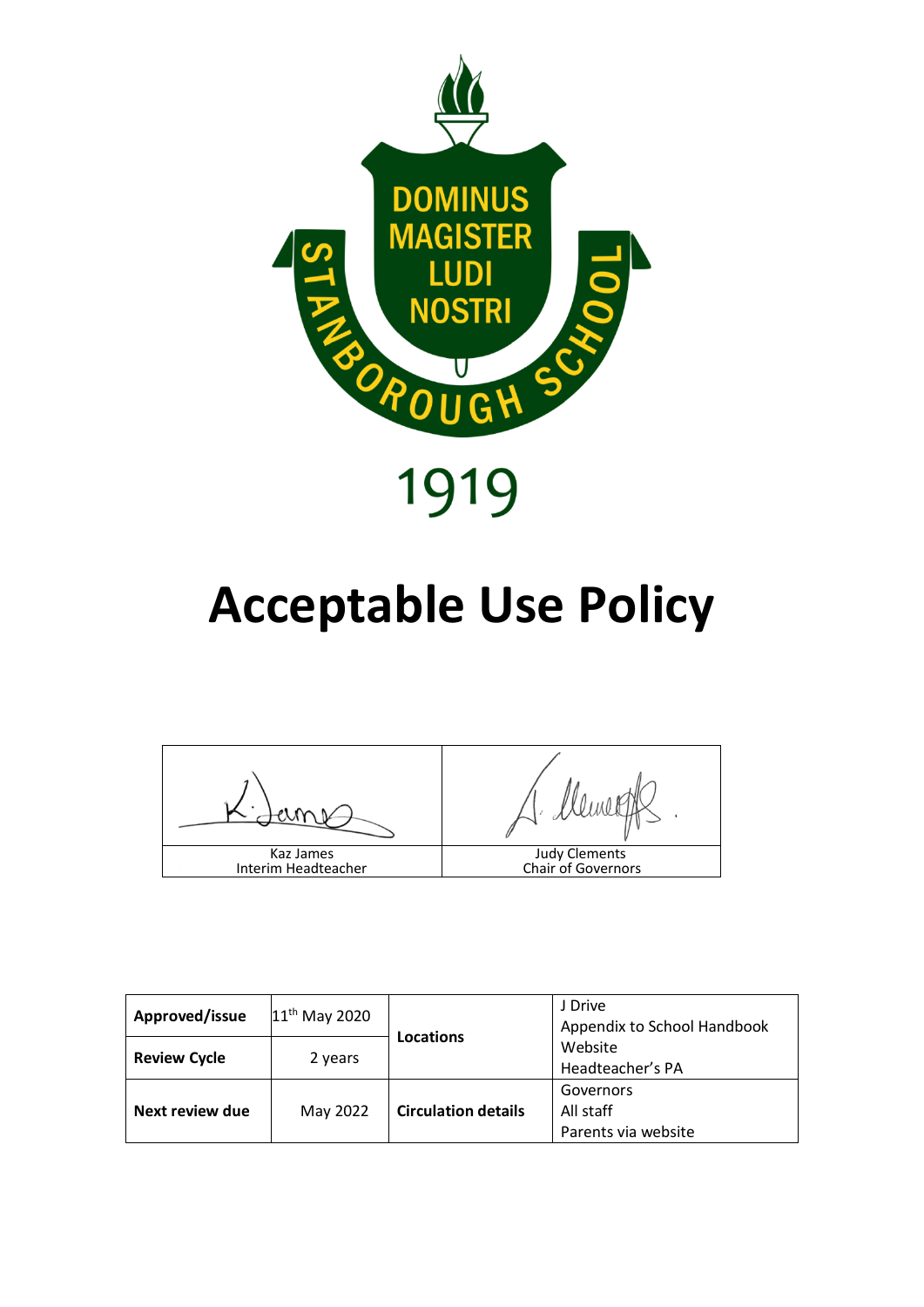# Definition of Terms

| School:                                                                                                                           | Stanborough Secondary School, including the Boarding School                                                                                                         |  |  |
|-----------------------------------------------------------------------------------------------------------------------------------|---------------------------------------------------------------------------------------------------------------------------------------------------------------------|--|--|
| Headteacher:                                                                                                                      | Headteacher of the School                                                                                                                                           |  |  |
| <b>Pupils, Students:</b>                                                                                                          | Pupils who attend the School                                                                                                                                        |  |  |
| Staff:                                                                                                                            | Any member of the staff employed by the School in either a teaching or non-teaching<br>role, members of the Governing Body and Volunteers working within the School |  |  |
| Internet:                                                                                                                         | The School-provided Internet system, currently filtered using Smoothwall                                                                                            |  |  |
| Device:                                                                                                                           | any electronic device used by members of the School (PCs, laptop, tablet, phone etc.)                                                                               |  |  |
| Inappropriate, Unsuitable: anything that falls into the categories of pornographic, racist, extremist, violent<br>or self-harming |                                                                                                                                                                     |  |  |

#### Associated Technologies

**Anonymous Messages:** Messages sent where the sender cannot be identified

- **Chain Letters:** Chain letters are email messages that are sent to convince recipients to make multiple copies and forward them on to their contacts. Chain letters are often sent as a hoax to try and defraud users, or to share important information. They often use emotionally manipulative stories to guilt users to forwarding on the 'chain'
- **Dynamic Content:** the ever-changing content on a webpage, which is influenced by the user's previous activity.
- **Executable:** an executable file contains a program, which can be run by a computer to perform a task, which it has been programmed to carry out. These can be harmful because viruses can form part of the programmed coding, of which the user has no control with running.
- **Microsoft Office 365:** Microsoft Apps is a suite of Microsoft applications that brings together essential services such as word processing, spreadsheets, presentations, notes and online storage.
- **Mobile Device:** A portable computing device such as a smartphone or tablet computer.
- **Personal Hotspots:** Personal hotspots are becoming the most popular way in which people tether their devices. Personal (mobile) hotspots emulate a Wi-Fi router so that other devices can connect to it just like they would connect to their Wi-Fi router at home or in school.
- **Spamming:** Refers to the sending of the same message indiscriminately to (a large numbers of Internet users).
- **Tethering:** Tethering refers to accessing the Internet through a mobile phone's connection from any other device. If your mobile device has an Internet connection it can be set up to act as a router for other devices. This means that the Internet can be accessed on a number of devices through one mobile phone's connection.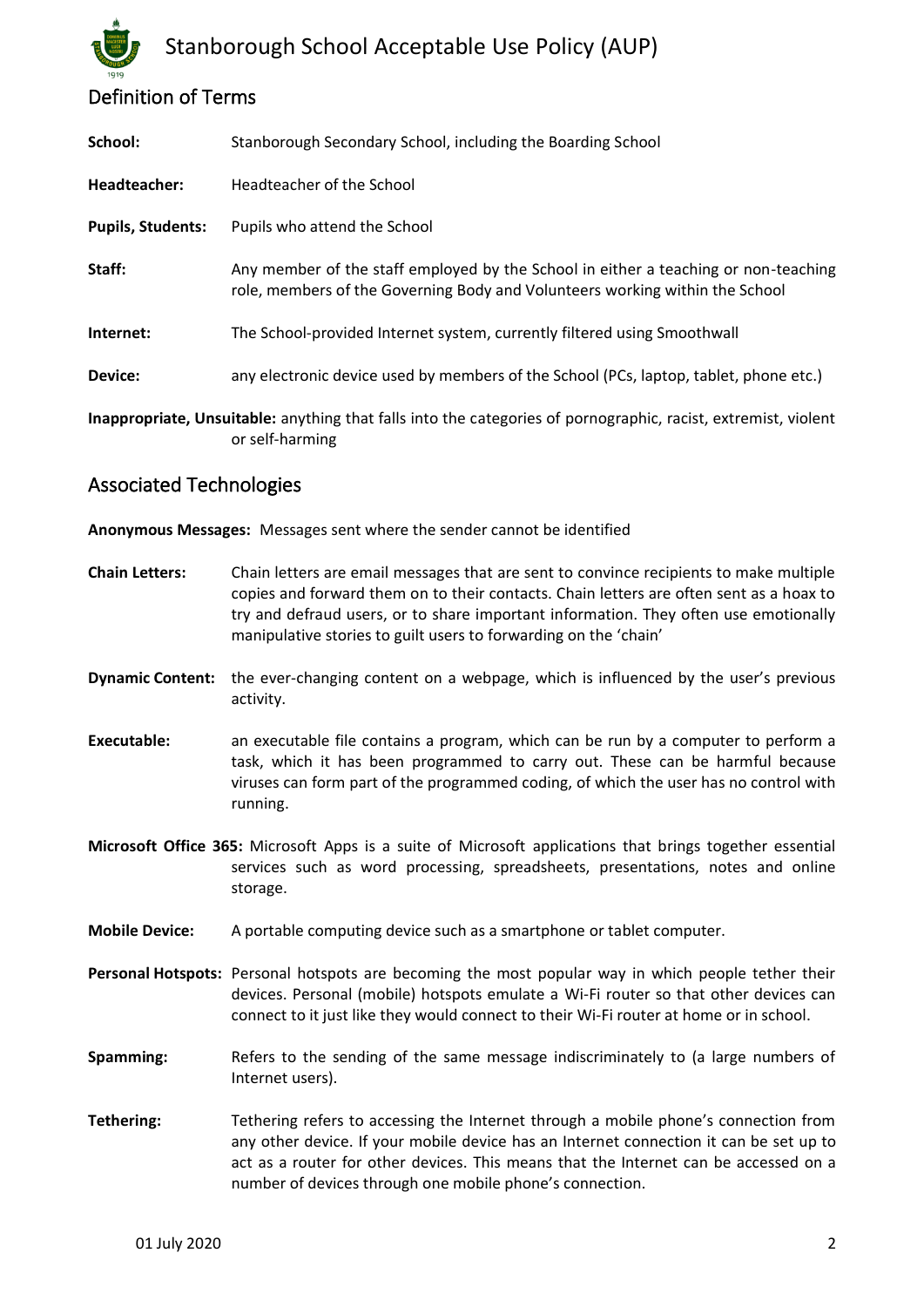**Virtual Private Network (VPN):**A VPN is a network that uses a public telecommunication infrastructure, such as the Internet, to provide remote offices or individual users with secure access to their organization's network.

#### 1. Introduction

- i) Stanborough School is a caring community founded upon Christian values and, as such, the well-being of each of its members is a prime concern.
- ii) Information and Communication Technology (ICT) has transformed the process of teaching and learning in the School. It is a crucial component of every academic subject, and is also taught as a subject in its own right. All Pupils are taught how to research on the internet and to evaluate sources. They are instructed in the importance of evaluating the intellectual integrity of different sites, and why some apparently authoritative sites need to be treated with caution.
- iii) ICT and the communications revolution provide unrivalled opportunities for enhanced learning, but also pose risks to young people. Pupils are therefore taught how to stay safe in this environment and how to mitigate risk, including identity theft, bullying, harassment, grooming, stalking and abuse. They also need to learn how to avoid the risk of exposing themselves to subsequent embarrassment.
- iv) This policy should be read in conjunction with the School Anti-Bullying Policy, the Child Protection Policy and the e-Safety Policy. Significant updates to the policy and/or the agreement may necessitate its redistribution and resigning.

#### 2. Policy statement

- i) The purpose of this policy is to protect all users by ensuring that they understand the way in which the School ICT resources are to be used effectively and for their intended purpose. This policy applies to the use of the Stanborough School ICT network, the School internet connection and Devices used on the campus.
- ii) Stanborough School encourages pupils to make effective use of the Internet and computer network to enhance their learning and personal development. Such use should always be lawful and appropriate and should not create unnecessary risk or hurt or harm to others. It should not compromise the School's information and computer systems nor have the potential to damage its reputation.
- iii) Users are agreeing to all terms and conditions of this policy by logging into, or using, any part of the Stanborough School ICT network infrastructure and also by using Devices on the School campus.

# 3. Core Principles of Network / Internet Safety

In common with most technologies, Internet use presents risks as well as benefits. Pupils could be placed in inappropriate and even dangerous situations without mediated Internet access. To ensure responsible use and the safety of pupils, the School's policy is built on the following five core principles:

- i) **Guided educational use:** Internet use should be planned, task-orientated and educational within a regulated and managed environment.
- ii) **Risk assessment:** Both staff and pupils are regularly appraised of the risks associated with Internet use. Where possible, emerging technologies will be examined for educational benefit and a risk on what to do if they come across Inappropriate Material when using the Internet.
- iii) **Responsibility:** Internet safety depends on staff, governors, parents and particularly the pupils themselves, taking responsibility for use of the Internet and Associated Technologies. The School will seek to balance education for responsible use with regulation and technical solutions to ensure pupils' safety.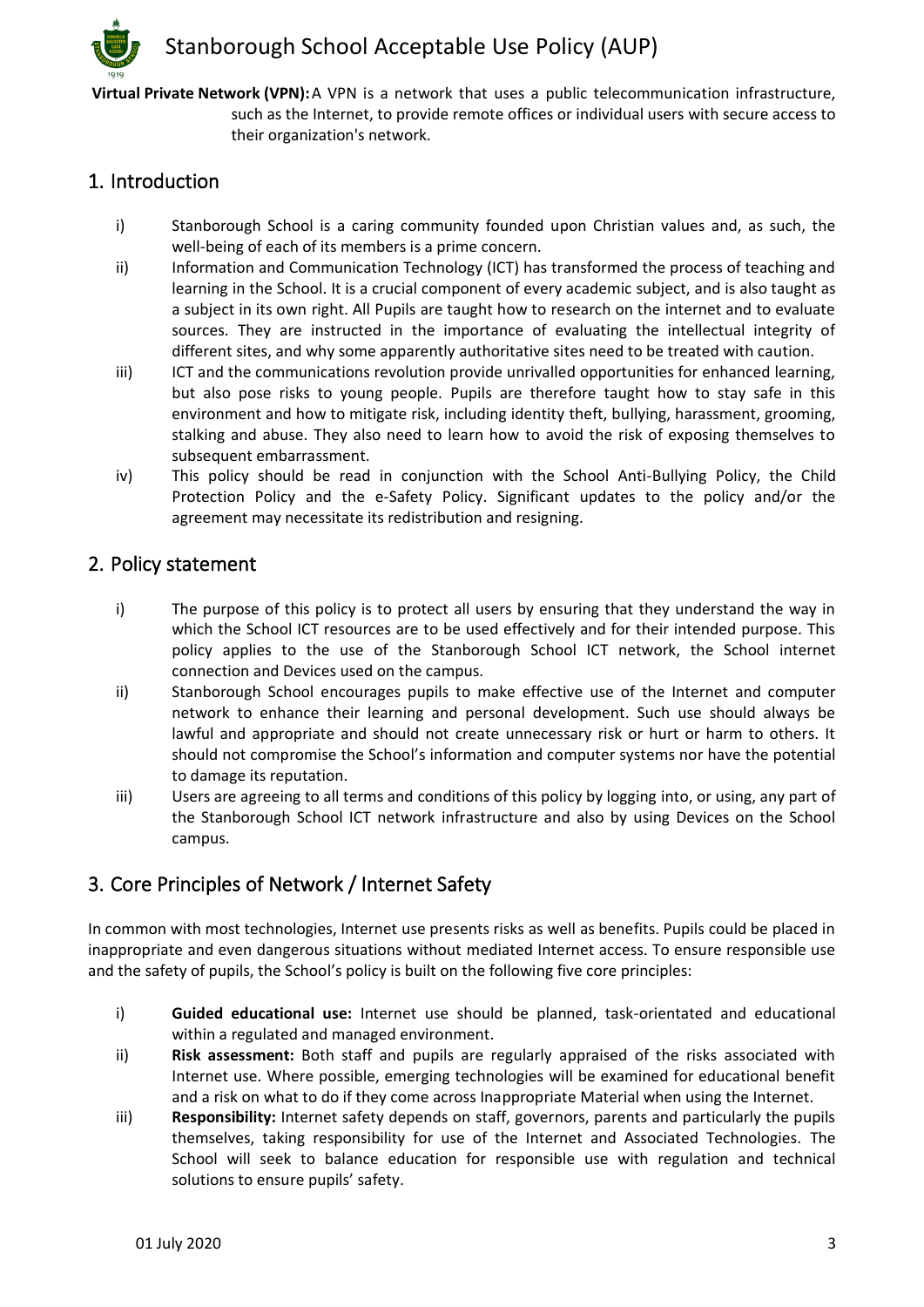

- iv) **Regulation:** The use of the Internet, which brings with it the possibility of misuse, will be regulated. Fair rules, written for pupils to read and understand, will be prominently displayed as a constant reminder of the expectations of behaviour regarding Internet use.
- v) **Appropriate Strategies:** Effective, monitored strategies will be in place to ensure responsible and safe Internet use. The School will work in partnership with parents and the Internet Service Provider to ensure systems to protect pupils are regularly reviewed and improved.

#### 4. Use of the network 4.1 Logging on and Passwords

Each pupil and staff are provided, on entry to the School, with a username and password which allows access to the School network. Staff and pupils are responsible for ensuring the security of this password and should under no circumstances pass it on to others. Staff and pupils should not attempt to access the network using any username other than their own. In accordance with school policy, passwords are changed on a regular basis to help ensure that personal information is secure and private.

#### 4.2 Internet Access

*All staff and pupil access to the Internet will be monitored and logged.*

#### **Unintentional Exposure of Pupils to Undesirable Materials**

It is the School's policy that all reasonable steps should be taken to prevent the exposure of pupils to undesirable materials on the Internet. It is recognised that this can happen, not only through deliberate searching for such materials, but also unintentionally when a legitimate Internet search yields unexpected results. Furthermore, due to the dynamic content of some websites, not all content can be checked before students access them, for example, the video links which are suggested on YouTube when videos are accessed.

To prevent such occurrences, the School's Internet is "filtered" with the intention of:

- Implementing a frequently updated list of Unsuitable sites
- Filtering sites by language content
- Blocking undesirable network traffic such as illegal downloading

In the unlikely event that pupils are unintentionally exposed to Unsuitable materials they should switch off their monitor and notify a teacher immediately. If staff or pupils discover unsuitable sites, the URL (address) and content must be reported immediately to IT Support, who will then take further action. The School cannot accept liability for the material accessed, or any consequences of Internet access, but will attempt to remedy any issues which arise.

#### 4.3 Social Media

- i) Pupils will be held personally responsible for all material they have placed on a website including social networking sites such as Facebook, Twitter, Instagram, etc. and for all material that appears on a website for which they are the account holder.
- ii) Pupils should not access the Internet via any personal or portable device to obtain any material which may be deemed inappropriate e.g. pornographic, violent, racist and extremist material, and this also includes the use of chat rooms.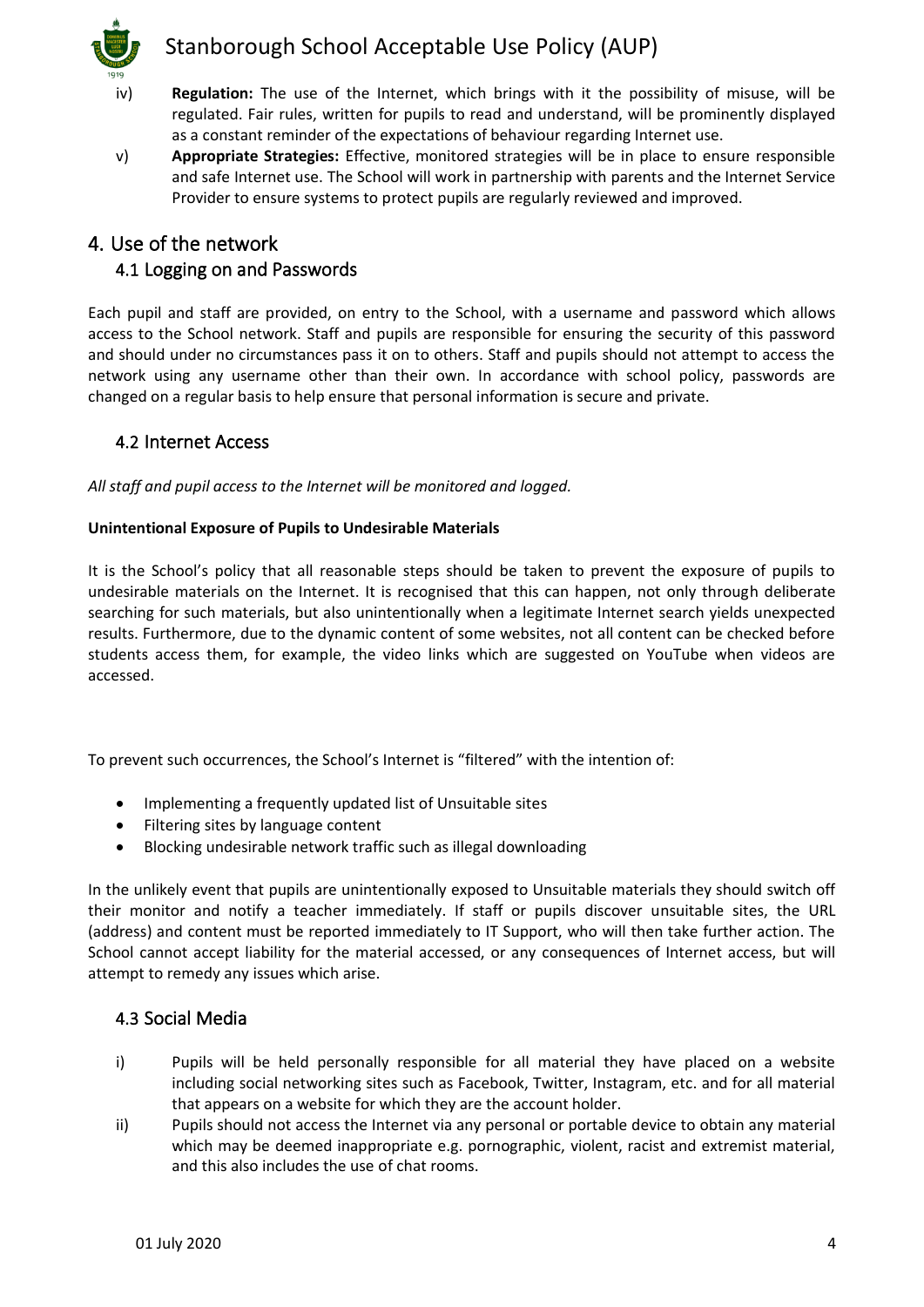

iii) Because the use of computer systems without permission or for inappropriate purposes could constitute a criminal offence under the Computer Misuse Act 1990, staff and pupils will be made aware that such inappropriate use will be treated seriously by the School.

#### 4.4 Staff Access

Staff will be encouraged to use this resource to support and enrich their own teaching, job execution and professional development. Staff will observe all restrictions and policies with regards to appropriate use of the Internet. Any complaint about staff misuse must be referred to the Headteacher.

#### 4.5 Boarding

- i) Boarding pupils are permitted to access specific social networking sites, such as 'Facebook' and to use 'Skype' to communicate with family and friends, at specified times. The Head of Boarding in conjunction with IT Support will decide which websites are acceptable and at what times. The usage of such websites is conditional on attending an induction on the safe use of the Internet, which will be provided in the first half term of the school year.
- ii) Boarding pupils are permitted to use mobile phones at specified times within the boarding community. They are not permitted to be used during prep or after bedtime, unless permission from the Head of Boarding or Dean has been granted.

#### 4.6 Wireless network and Devices

Boarding Pupils may connect Devices to the Boarding School's wireless network via the Pupil WiFi (boarding). In the Boarding School all connections to the Internet must be made via the Boarding School network and thus via its web filter. Pupils should not use personal connections to the Internet (for example 3G or 4G). Any pupil who bypasses the School web filter or breaches the rules outlined in this Policy by using a personal connection to the Internet, will be subject to the same disciplinary procedures as when misusing the School's own ICT facilities. The use of mobile internet may also incur charges from the network provider.

#### 4.7 Tethering & Personal Hotspots

Pupils should not tether their Devices or create personal hotspots within the School campus in order to bypass the School's filtering system. The School's ICT network scans for such activity and records the details of these devices. Sanctions may be imposed for pupils who are identified as breaching this rule will be disciplined in line with the e-Safety policy.

#### 4.8 Use of Printers

The following rules and guidelines are to be observed:

- i) Printing facilities, from the ICT network, are provided for academic work or activities related to organised extra-curricular activities, not for personal use.
- ii) Pupils must take care to ensure that they do not print excessively or unnecessarily and are encouraged to discuss with their teachers other means of submitting work, e.g. by sharing a document on OneDrive or shared network drives.
- iii) The School will determine printing limits and also control the location and times that printing may be done.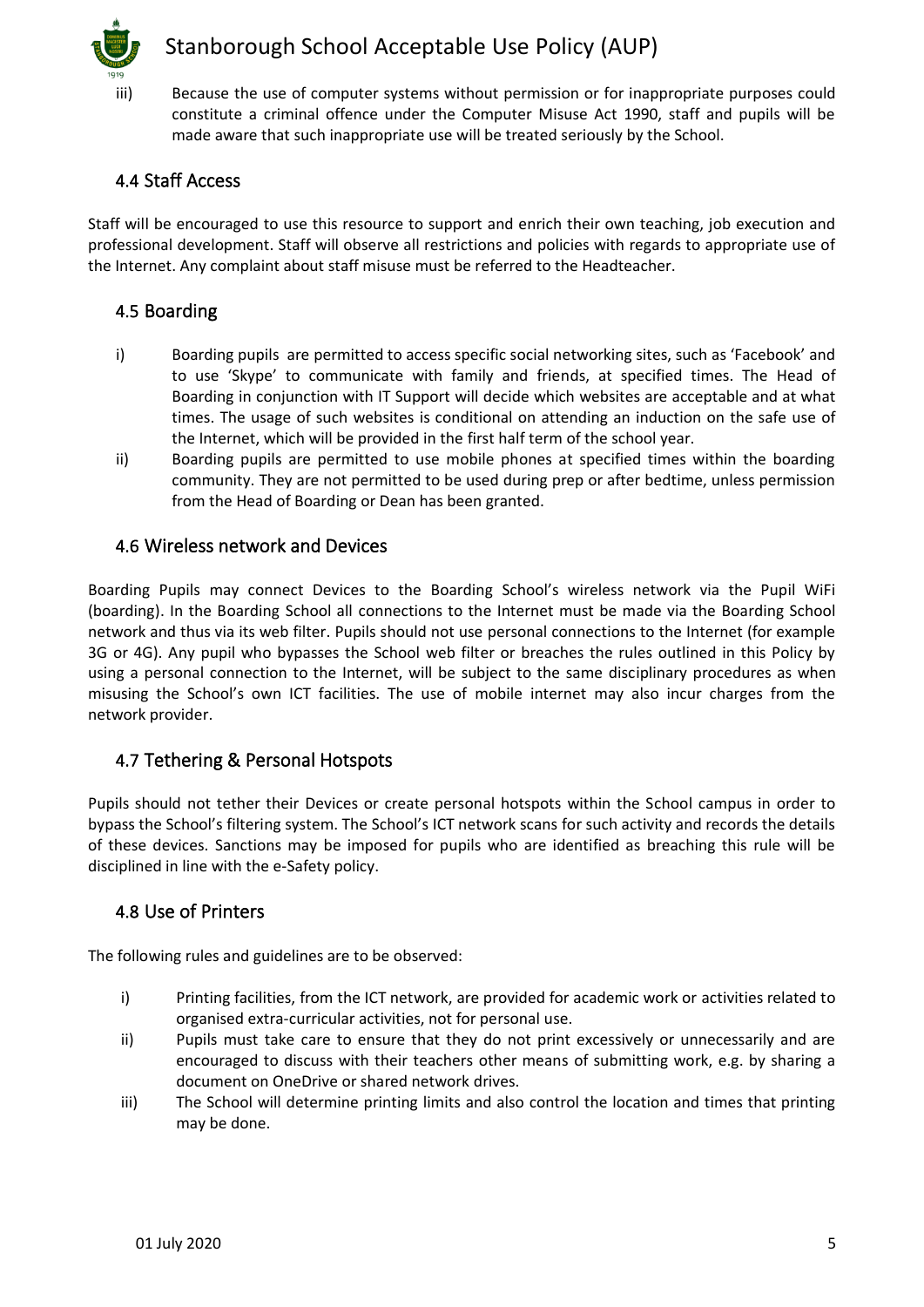

#### 4.9 Installing Hardware and Software

The installation of hardware and software on the network is the sole responsibility of IT Support. Pupils and staff are forbidden to install software into their user area or anywhere else and therefore executable files should not be present. Staff should consult with the IT Manager if they wish to have software installed or if they need hardware installing or relocating. Failure to follow the above requirements regarding software installation may result in contravention of Copyright Designs and Patents Act 1988. Pupils who are identified as breaching this rule will be disciplined in line with this policy.

#### 4.10 Sharing Material (E-mail and Microsoft Apps)

- i) Each pupil has their own e-mail address on the School's networked system and their own Office 365 account. Only these approved e-mail and Microsoft App accounts may be used by pupils.
- ii) Web-based e-mail is not available to pupils in school and all access via the School's e-mail system will be logged. The reception of inappropriate e-mails from outside school (e.g. SPAM) will be controlled and filtered by the School. Certain types of attachment, e.g. executables and those that might contain viruses, will be blocked.
- iii) Pupils should not send any e-mail that might be considered as inappropriate. The sending of hurtful and inconsiderate e-mails to fellow pupils may be classed as cyberbullying, and will be dealt with accordingly. Cyberbullying is a particularly pernicious form of bullying, because it can be pervasive and anonymous. There can be no safe haven for the victim, who can be targeted at any time or place. The School's Anti-Bullying Policy sets out our preventative measures and the procedures that will be followed where we discover cases of bullying. Bullying and harassment in any form should always be reported to a member of staff. It is never the victim's fault, and he or she should not be afraid to report the matter.
- iv) The personal safety of Pupils is strongly encouraged within the School and as a result:
	- Pupils should not share personal information, e.g. mobile numbers, home address or e- mail address in order to sign-up/subscribe to any website;
	- Pupils should not arrange to meet anyone they do not know through e-mail communication, nor should they share contact details of themselves or others, e.g. address or telephone numbers;
	- If pupils receive an offensive e-mail they should report this to a member of staff.

The following rules and guidelines are to be observed:

- i) The School e-mail system is the only e-mail system to be used in connection with School activities. The School e-mail address should therefore be used as the contact point for any electronic communication by pupils related to academic work or educational activities with external organisations e.g. UCAS or university admissions departments.
- ii) Electronic messaging between pupils and teachers must use the school e-mail system and not third-party e-mail providers (e.g. Hotmail, Yahoo, Gmail, etc.) or messaging systems from social networks such as Facebook. Similarly, sharing material on Office 365 should be done using the pupil's school account and not a personal account.
- iii) Pupils should only add their School e-mail address with the parent or guardian's permission, although the School does encourage this.
- iv) The system can be used for both School and personal use in accordance with School policies.
- v) The School has its own virus scanning software which regularly scans all files on the network and attachments sent through email. Users must take all reasonable steps to ensure that they do not open any emails and /or attachments from unknown sources.
- vi) Users should exercise caution when opening any e-mails from companies, organisations or persons not known to them. If they are unsure then they should ask IT Support for help, via their Form Tutors or Senior Teacher.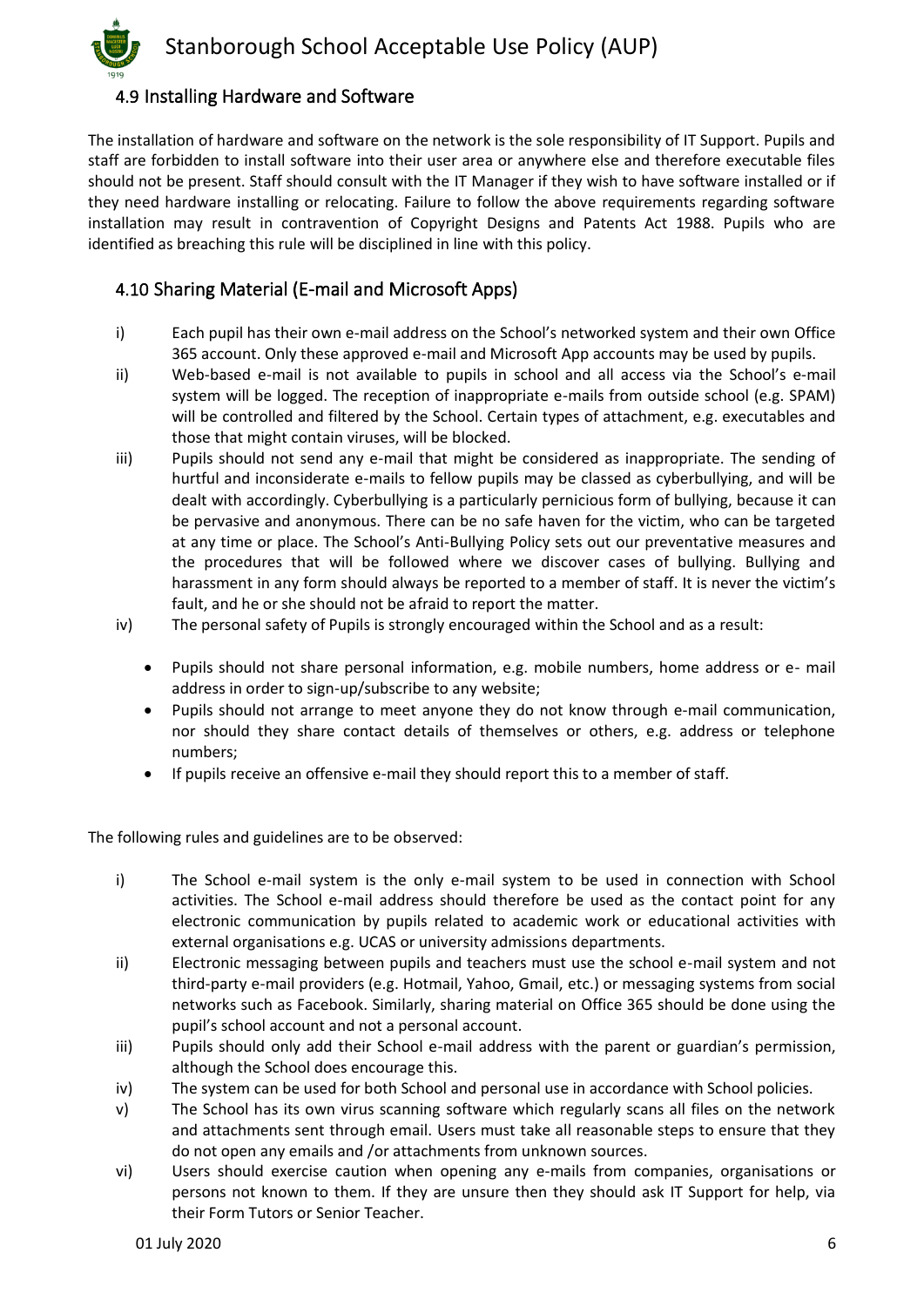

- vii) Spamming is forbidden.
- viii) Posting Anonymous Messages and forwarding Chain Letters is forbidden. Chain letters commonly contain viruses, or hoax threats.
- ix) There is a finite limit on the number, individual size and total size of e-mails that can be kept in an individual's account. Therefore, staff and pupils are encouraged to share files and attachments through OneDrive or shared network drive instead of e-mail.

## 5. Unsupervised and Recreational Use of ICT facilities

- i) Pupils are permitted access to ICT facilities outside of normal contact time at the School's discretion. This use is monitored by IT Support and anyone found to be breaching the e-Safety policy may have their access revoked. Recreational use is permitted during break and lunchtimes and after school. However, users must still follow the rules of use for ICT facilities and should be aware that several non-academic sites, e.g. game-playing websites, may be blocked by the School's web filter. Academic work will always be given priority and a user may be asked to vacate a facility that is being used for recreational purposes if it is needed by another user for academic work.
- ii) Outside of directly supervised lessons and private study sessions, pupils may access a school computer without direct supervision. They are reminded, however, that the School supervises all Internet activity and that they must adhere to the rules set out in this policy at all times. Access at break time (Monday – Friday 11:10-11.30am) and lunchtimes (Monday – Thursday 1.30-2.20pm) in the Library will be supervised by staff on duty. Pupils are not allowed to access the network or the Internet using any of the computers in classrooms, unless they are supervised by a member of staff.

## 6. Unauthorised use of the ICT Facilities

Pupils are NOT permitted under any circumstances to:

- i) Utilise a 3rd-party e-mail service (using Hotmail etc.) via the School network.
- ii) Utilise a VPN (Virtual Private Network) to access any system either within or outside of Stanborough School's IT Network.
- iii) Access social networking sites via the School network during school hours.
- iv) Use the ICT facilities for commercial or financial gain.
- v) Interfere with the ICT facilities in any way.
- vi) Use or attempt to access someone else's account.
- vii) Pupils must never intentionally seek offensive material on the Internet. They may not use the ICT facilities at any time to access, download, send, receive, view or display any of the following:
	- Any illegal material.
	- Any message that could constitute bullying, harassment or any negative comment about other persons or organisations.
	- Remarks relating to a person's sexual orientation, radicalisation, gender assignment, religion, disability, age or ethnicity.
	- Online gambling sites.
	- Remarks which may adversely affect the reputation of any organisation or person, whether or not pupils know or believe them to be true.
	- Any sexually explicit content.
- viii) All forms of piracy, including the infringement of software licences or other copyright provisions, are illegal. This includes copying, downloading or distributing material from the Internet or e-mail such as computer software, music, text, and video clips. Pupils must not do so if it is not clear that they have the permission of the copyright owner or if the permission cannot be obtained.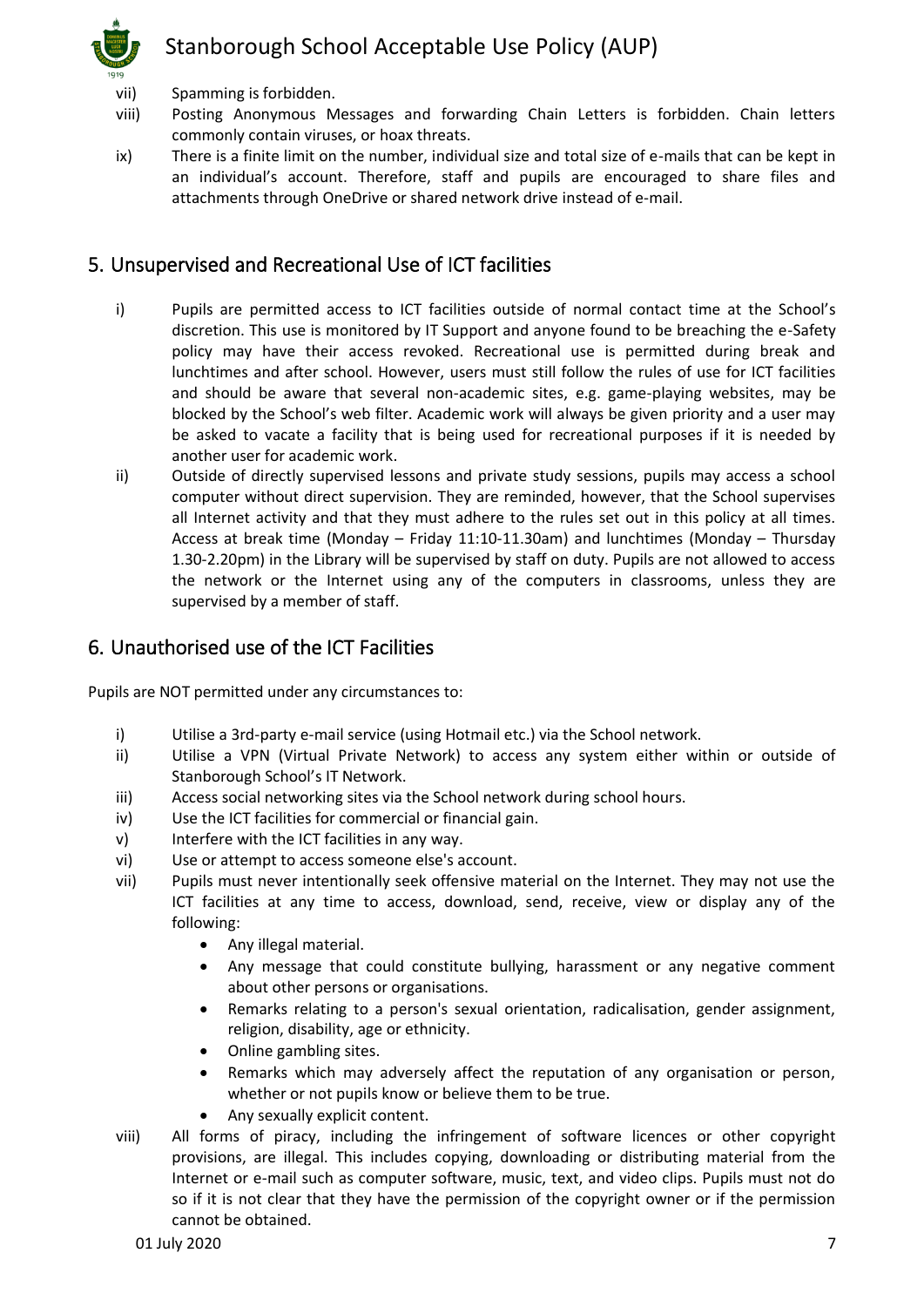

## 7. Discipline Guidance

Any transgression will be reported and recorded. Any incident will be treated as a disciplinary matter and a pupil's parents/guardians may be informed.

If the breaking of the rules of use is found to be significant, repeated, flagrant or habitual, the matter will be treated as a serious disciplinary issue. A pupil's parents/guardians will be informed and the School's Governing Body will be advised.

- i) Violations of the rules outlined in this Acceptable Use Policy will result in a temporary ban on Internet and/or e-mail use.
- ii) Additional disciplinary action may be added in line with existing practice on inappropriate language or behaviour.
- iii) When applicable, the Police or Social Services may have to be involved.